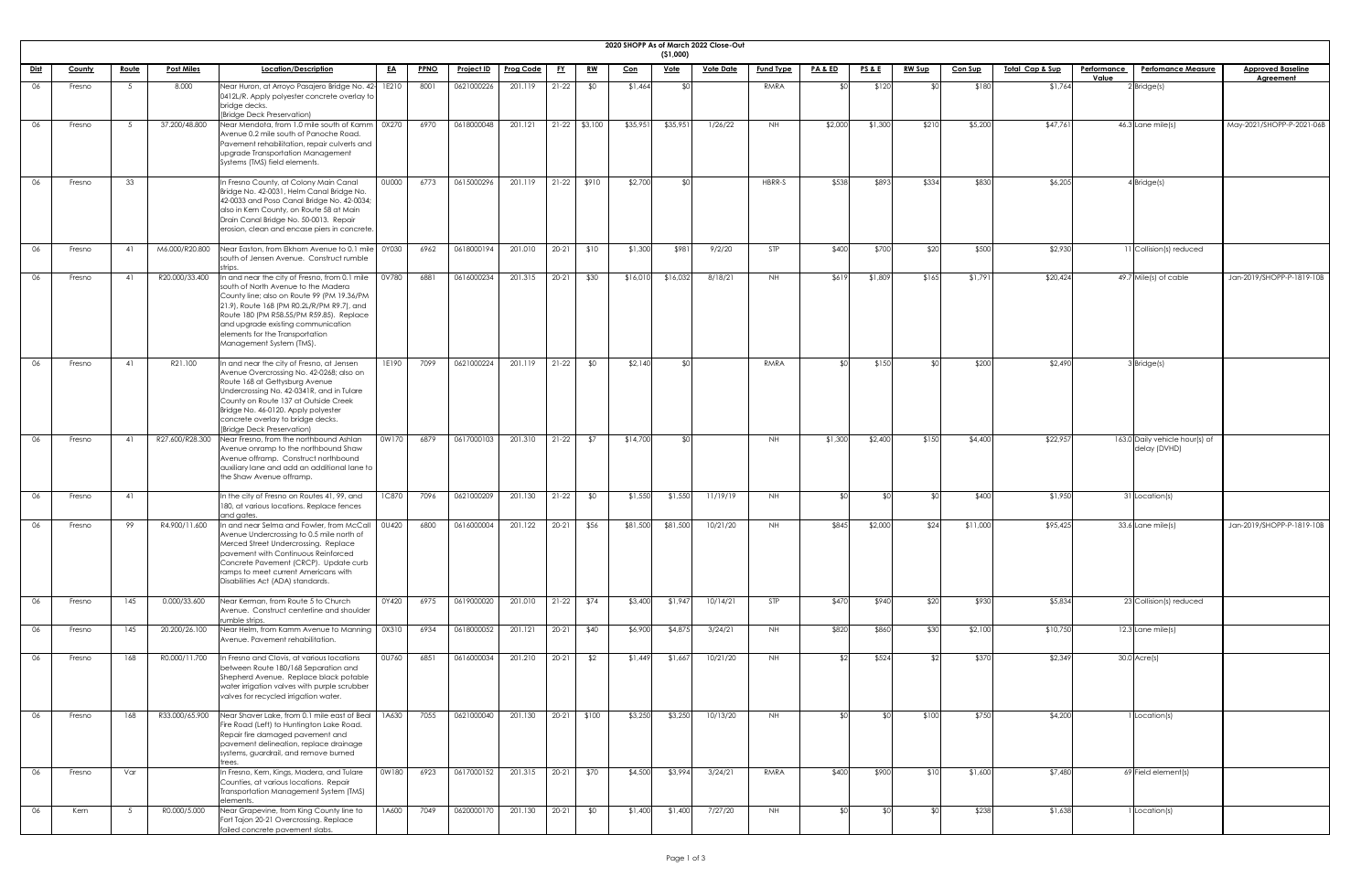| <b>2020 SHOPI</b> |  |
|-------------------|--|

|             |        |              |                   |                                                                                                                                                                                                                                                                                                                                           |              |             |                   |                  |           |                |            |             | 2020 SHOPP As of March 2022 Close-Out |                  |         |                 |               |                |                            |                             |                                                |                                              |
|-------------|--------|--------------|-------------------|-------------------------------------------------------------------------------------------------------------------------------------------------------------------------------------------------------------------------------------------------------------------------------------------------------------------------------------------|--------------|-------------|-------------------|------------------|-----------|----------------|------------|-------------|---------------------------------------|------------------|---------|-----------------|---------------|----------------|----------------------------|-----------------------------|------------------------------------------------|----------------------------------------------|
|             |        |              |                   |                                                                                                                                                                                                                                                                                                                                           |              |             |                   |                  |           |                |            | (51,000)    |                                       |                  |         |                 |               |                |                            |                             |                                                |                                              |
| <u>Dist</u> | County | <u>Route</u> | <b>Post Miles</b> | Location/Description                                                                                                                                                                                                                                                                                                                      | <u>EA</u>    | <b>PPNO</b> | <b>Project ID</b> | <u>Prog Code</u> | <u>FY</u> | <u>RW</u>      | <u>Con</u> | <u>Vote</u> | <b>Vote Date</b>                      | <b>Fund Type</b> | PA&ED   | <u>PS&amp;E</u> | <u>RW Sup</u> | <b>Con Sup</b> | <u>Total Cap &amp; Sup</u> | <b>Performance</b><br>Value | <b>Perfomance Measure</b>                      | <b>Approved Baseline</b><br><b>Agreement</b> |
| 06          | Kern   | 58           | 6.000/15.400      | Near McKittrick, from San Luis Obispo<br>County line to Route 33. Pavement<br>rehabilitation, repair culverts, and upgrade<br>Intelligent Transportation System (ITS) field<br>elements                                                                                                                                                   | 0X350        | 6957        | 0618000057        | 201.121          | $20 - 21$ | \$140          | \$11,000   | \$6,703     | 6/23/21                               | <b>NH</b>        | \$1,500 | \$1,500         | \$30          | \$1,800        | \$15,970                   |                             | $18.8$ Lane mile(s)                            |                                              |
| 06          | Kern   | 58           | 39.900/46.000     | In and near Bakersfield, from Route 43 to 0.1   0U110<br>mile west of Allen Road. Financial<br>Contribution Only (FCO) to Kern County for<br>pavement rehabilitation to relinquish by<br>relocating a portion of the route.                                                                                                               |              | 6756        | 0615000212        | 201.121          | $20 - 21$ | \$350          | \$10,650   | \$10,650    | 12/2/20                               | NH .             | \$1,400 |                 |               |                | \$12,400                   |                             | $12.2$ Lane mile(s)                            |                                              |
| 06          | Kern   | 58           | R53.400           | In Bakersfield, at H Street. Upgrade curb<br>ramps to meet current Americans with<br>Disabilities Act (ADA) standards.                                                                                                                                                                                                                    | <b>OTOOO</b> | 6757        | 0615000003        | 201.361          |           | $21-22$ \$100  | \$1,590    |             |                                       | <b>NH</b>        | \$407   | \$1,064         | \$865         | \$594          | \$4,620                    |                             | Curb ramp(s)                                   |                                              |
| 06          | Kern   | 99           | 23.600/R28.400    | In Bakersfield, from Brundage Lane<br>Overcrossing to Beardsley Canal Bridge.<br>Landscape mitigation for rehabilitate<br>roadway project EA 0Q280.                                                                                                                                                                                       | 0Q281        | 6661A       | 0618000145        | 201.120          | $21-22$   | \$20           | \$6,600    |             |                                       | NH               | \$700   | \$500           | \$20          | \$2,500        | \$10,340                   |                             | $0.0$ Lane mile(s)                             |                                              |
| 06          | Kern   | 99           |                   | In Bakersfield, on Routes 99, 58, and 178 at<br>various locations. Construct hardened fence<br>and repair slope damage.                                                                                                                                                                                                                   | <b>1C890</b> | 7098        | 0621000215        | 201.130          | $21-22$   | \$0            | \$2,550    | \$2,550     | 12/30/21                              | <b>NH</b>        |         |                 |               | \$450          | \$3,000                    |                             | 34 Location(s)                                 |                                              |
| 06          | Kern   | 119          | 0.200/0.600       | In Taft, from north of Gardner Field Road to<br>south of Ash Street. Construct left-turn lane.                                                                                                                                                                                                                                            | 0X760        | 6994        | 0618000129        | 201.010          | $21-22$   | \$18           | \$1,770    |             |                                       | <b>STP</b>       | \$940   | \$1,520         | \$28          | \$945          | \$5,221                    |                             | 18 Collision(s) reduced                        |                                              |
| 06          | Kern   | 155          | 50.000/R58.000    | Near Alta Sierra, from 3.0 miles west of<br>Rancheria Road to 0.4 mile west of Pala<br>Ranches Drive. Remove hazardous trees,<br>debris, and replace fire damaged culverts<br>and signs.                                                                                                                                                  | <b>1C930</b> | 8007        | 0622000034        | 201.130          | $21-22$   | \$0            | \$2,100    | \$2,100     | 10/7/21                               | <b>NH</b>        |         |                 |               | \$300          | \$2,400                    |                             | Location(s)                                    |                                              |
|             | Kern   | 178          | 10.400/57.000     | Near Bakersfield, from 0.2 mile east of<br>Miramonte Drive to Kelso Valley Road; also<br>on Route 223 from South Vineland Road to<br>South Comanche Drive (PM R17.1/R20.0).<br>Install centerline and shoulder rumble strips.                                                                                                             | 0X520        | 6924        |                   |                  |           |                | \$4,000    | \$2,728     | 11/3/20                               | STP              | \$830   | \$830           |               | \$840          | \$6,513                    |                             | 26 Collision(s) reduced                        |                                              |
| 06          | Kern   | 178          | 12.600/55.400     | Near Bakersfield, from east of Miramonte<br>Drive to Vista Grande Drive. Repair,<br>replace, and/or clean culverts.                                                                                                                                                                                                                       | 0X080        | 6925        | 0618000017        | 201.151          | $21-22$   | \$465          | \$6,043    |             |                                       | RMRA             | \$2,800 | \$900           | \$480         | \$1,700        | \$12,388                   |                             | $62$ Culvert(s) (ea)                           |                                              |
| 06          | Kern   | 184          | 8.500/11.600      | In and near Bakersfield, from 0.1 mile north<br>of Edison Highway to 0.1 mile north of Chase<br>Avenue. Upgrade Americans with<br>Disabilities Act (ADA) curbs and barrier<br>railing, widen shoulders, cold plane<br>pavement, place Hot Mix Asphalt (HMA)<br>and Rubberized Hot Mix Asphalt (RHMA)<br>pavement to rehabilitate roadway. | <b>0U430</b> | 6798        | 0616000033        | 201.120          |           | $21-22$ \$770  | \$12,900   |             |                                       | NH               | \$1,020 | \$1,520         | \$50          | \$1,600        | \$17,860                   |                             | 7.1 Lane mile(s)                               |                                              |
| 06          | Kern   | 204          | R0.000/4.600      | In Bakersfield, from Route 204/58 Separation   0W150<br>to L street; also on Route 58 (PM<br>R54.2/R54.6). Upgrade curb ramps and<br>Accessible Pedestrian Signals (APS) to meet<br>current Americans with Disabilities Act (ADA)<br>standards.                                                                                           |              | 6871        | 0617000096        | 201.361          | $21-22$   | \$337          | \$4,500    |             |                                       | NH               | \$1,105 | \$1,600         | \$1,486       | \$1,700        | \$10,728                   |                             | 80 Curb ramp(s)                                |                                              |
| 06          | Kern   | 204          | 2.800             | In Bakersfield, at 8th Street. Installation of<br>High-intensity Activated crossWalK (HAWK)<br>system.                                                                                                                                                                                                                                    | 0W990        | 6956        | 0617000297        | 201.010          |           | $21-22$ \$225  | \$1,535    | \$1,231     | 12/28/21                              | STP              | \$530   | \$980           | \$285         | \$720          | \$4,275                    |                             | SCollision(s) reduced                          |                                              |
| 06          | Kern   | 204          | 5.600             | Near Bakersfield, at Kern River Bridge No 50-<br>0033. Repair scour.                                                                                                                                                                                                                                                                      | 1C130        | 7067        | 0621000101        | 201.130          | $20 - 21$ | \$65           | \$815      | \$815       | 3/22/21                               | NH               |         |                 |               | \$200          | \$1,080                    |                             | Location(s)                                    |                                              |
| 06          | Kern   | 223          | R15.700/R16.000   | Near Weedpatch, from 0.3 miles west to 0.3   0R190<br>miles east of Route 184 (Wheeler Ridge<br>Road); also on Route 184 from 0.3 miles<br>south to 0.3 miles north of Route 223 (Bear<br>Mountain Boulevard). Construct<br>roundabout. (Additional \$1,500,000 from<br>local contribution).                                              |              | 6758        | 0614000057        | 201.310          | $21-22$   | \$0            | \$4,400    | \$5,167     | 10/13/21                              | <b>NH</b>        | ያበ      | ¢٢              | ¢Λ            | \$1,000        | \$5,400                    |                             | 122.1 Daily vehicle hour(s) of<br>delay (DVHD) |                                              |
| 06          | Kings  | 41           | 30.600/33.000     | In and near Stratford, from 22nd Street to<br>Laurel Avenue at the Kings River Bridge No.<br>45-0007. Replace 73-year old bridge due to<br>extensive superstructure and substructure<br>distress and susceptibility to liquefaction.<br>(G13 Contingency)                                                                                 | 0V110        | 6873        | 0616000208        | 201.110          |           | $21-22$ $$141$ | -\$∩I      |             |                                       | HBRR-S           | \$2,300 | \$2,700         | \$400         |                | \$5,541                    |                             | Bridge(s)                                      |                                              |
| 06          | Kings  | 198          | R16.600/R21.500   | In and near Hanford, from 0.3 mile west of<br>12th Avenue to 0.5 mile east of Route 43/198<br>Separation. Electrical upgrade of booster<br>pumps, replace irrigation mainline, valves<br>and valve wiring.                                                                                                                                | 0V820        | 6815        | 0617000010        | 201.210          | $20-21$   | \$7            | \$1,550    | \$1,820     | 5/12/21                               | <b>NH</b>        | \$270   | \$590           | \$22          | \$520          | \$2,959                    |                             | $17.9$ Acre(s)                                 |                                              |

| <u>Baseline</u><br>men <u>t</u> |  |
|---------------------------------|--|
|                                 |  |
|                                 |  |
|                                 |  |
|                                 |  |
|                                 |  |
|                                 |  |
|                                 |  |
|                                 |  |
|                                 |  |
|                                 |  |
|                                 |  |
|                                 |  |
|                                 |  |
|                                 |  |
|                                 |  |
|                                 |  |
|                                 |  |
|                                 |  |
|                                 |  |
|                                 |  |
|                                 |  |
|                                 |  |
|                                 |  |
|                                 |  |
|                                 |  |
|                                 |  |
|                                 |  |
|                                 |  |
|                                 |  |
|                                 |  |
|                                 |  |
|                                 |  |
|                                 |  |
|                                 |  |